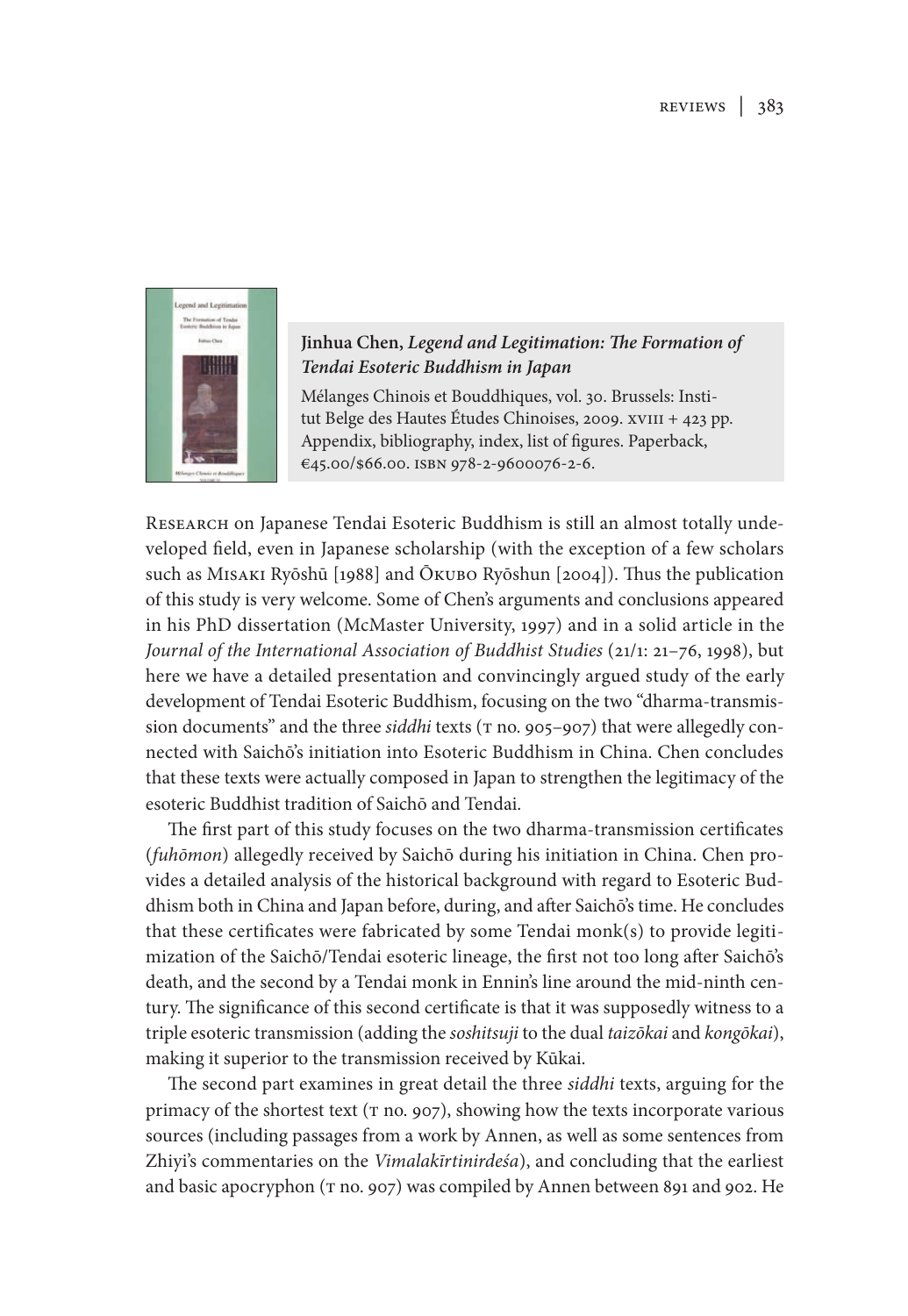shows how the other two texts ( $T$  no. 905 and 906) expand on the basic core of the shorter ( $\tau$  no. 907). Chen also provides a long discussion of the use of the Chinese pattern of "five phases" (*wuxing* 五行: wood, fire, earth, metal, fire) as a basic conceptual framework for these texts.

The dense and detailed appendixes contain textual analysis and annotated translations of the three *siddhi* texts, and further discussion on the use of these texts in both the Tendai and Shingon traditions, and finally a translation of verses on the "five syllables."

Chen's research brings up a number of interesting issues. One is the role of apocryphal texts in Japanese Buddhism. Much work has been done on the importance of apocryphal Buddhist texts in China (and Korea), but in the past I have claimed (in comments to my translation of a Shugendō-related apocryphal sutra; see Swanson 1990) that apocryphal texts are relatively rare in Japan. Chen shows that they may not be as rare or unusual as has been thought, and opens up the possibility of finding such texts in other contexts.

Again, what are the implications of Chen's conclusions? How important is it (not the least for people in the Tendai Buddhist tradition) to still insist on an actual historical event for a proper lineage? In the current social and cultural milieu of modern Japan, are appeals to traditional lineages of any relevance at all? The historical Saichō vs. Kūkai quarrel means little or nothing to most people and to the current activities of Buddhist temples in Japan. These assertions may be a bitter pill to swallow for those who seek to maintain the authority of a traditional lineage, but from an academic perspective, Chen's research provides exciting new insights into the development of Japanese Buddhism, not only for Tendai but also for Shingon and the wider *ken-mitsu* Buddhism of medieval Japan. As Chen points out, "It is my hope that these negative conclusions can be turned into a positive agenda for future research. Now that we know how most of the documents regarding Saichō's esoteric transmission were composed sometime after his death, we can begin a more focused historical investigation of the evolution of Tendai Esoteric Buddhism in Japan. Scholars can turn from a fruitless search for the roots of Tendai Esoteric Buddhism in China to look more closely at the local Japanese context" (249). Chen is to be congratulated for such groundbreaking work, and I believe we can look forward to more insightful research from him in the future.

## **REFERENCES**

Misaki Ryōshū 三崎良周

1988 *Taimitsu no kenkyū* 台密の研究. Tokyo: Sōbunsha.

Ōkubo Ryōshun 大久保良峻

2004 *Taimitsu kyōgaku no kenkyū* 台密教学の研究. Kyoto: Hōzōkan.